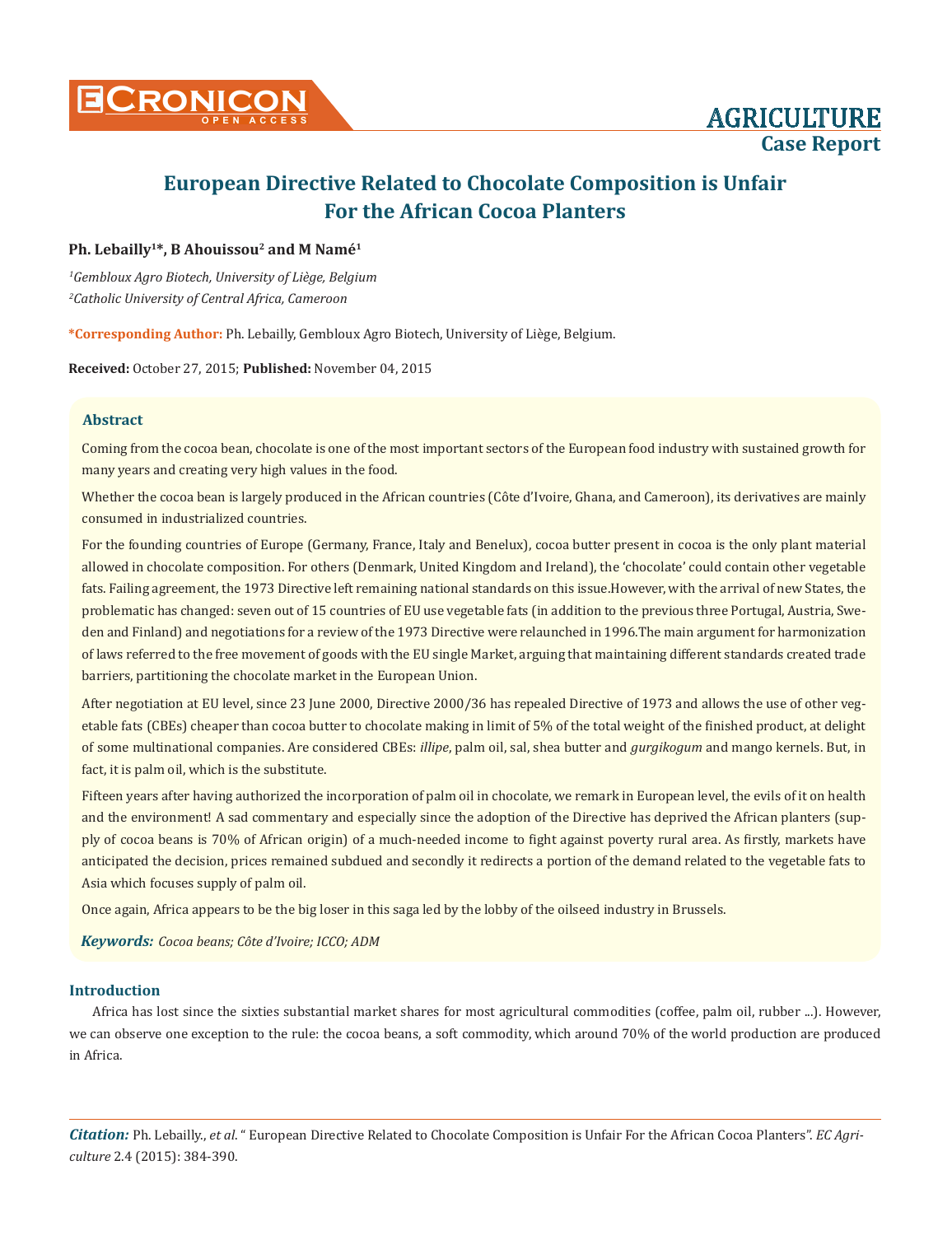Europe is also a major continent where we look at the cocoa economy and that at least for two reasons: technological developments related to the chocolate industry have been launched in Europe and the old continent is the largest consumer of cocoa beans (Europe currently represents the biggest market for cocoa beans since it provides more than 40% grindings).

Moreover, chocolate is one of the most important sectors of the European food industry with sustained growth for many years and creating very high values in the food. Europe also has close ties with major African cocoa producing countries such as Ivory Coast, Ghana and Cameroon. This did not, however, prevented the adoption of a Directive in 2000 which allows 5% vegetable fat other than those contained naturally in cocoa with a disastrous effect on world prices of the agricultural raw material. Once again, Africa appears to be the big loser in this saga led by the lobby of the oilseed industry in Brussels. More than a decade after the change in Europe Union (EU) regulation, the popular expression "the tray always backfires on the pig" seems to apply: palm oil is criticized both for its effects on the environment and health and chocolate multinationals are concerned about a shortage of cocoa beans.

The purpose of this article is to discuss the consequences of this change in legislation for both the African cocoa farmers and for European consumers. The research methodology is based mainly on the analysis of secondary data related to the fundamentals of the world cocoa market and the exploitation of the documents and reports prepared at the request of the European Commission on this issue.

The secondary data analysis could be enriched by interviews with key stakeholders in the cocoa sector, namely the producer organization; representatives of some international organizations like ICCO and the ACP group; multinationals active in grinding, the federation representing the European Vegetable Oil and Proteinmeal Industry in Europe (FEDIOL) , some consumer advocacy organizations.

#### **Supply of Cocoa Beans**

The cocoa tree (*Theobromacacao* L.) is a tropical tree native to the Amazon basin whose agro-ecological requirements (annual rainfall between 1200 and 2500 mm; temperature between 21°C and 32°C and always above 10°C, dry season less than 3 months, deep and rich in organic matter soil) do that it is cultivated between 20° North and South of the Equator usually after deforestation. Of the three varieties encountered, the most common is known as the Forastero and represents about 90% of world production, the *Criollos* (originally the "fine cocoa" type of beans) and hybrid (or *Trinitario*) totalising no 10% of beans produced.

The constraints set out above does not, however, confined cocoa cultivation in a given geographical area. We can observe over time movements of the main producing areas: first Central America to South America (with the Bahianese plantations in Brazil) and then to Africa (Ghana became the first world producer in 1911 and subsequently dethroned by Côte d'Ivoire in 1977). From the eighties, but still alternatively, Asia with Malaysia and Indonesia try to develop cocoa production. The analysis of these movements or production cycles has been described remarkably by F. RUF (1991) [1]. Two major points to note this development: firstly, the African continent has become the main provider on the market for cocoa beans since the early twentieth century until today, producing more of two-thirds of world production; secondly cocoa farms are largely carried out by small farmers at the head of a family farm, the large plantations using the hired labour are underrepresented and mainly located in Brazil and Malaysia.

#### **Demand**

Chocolate comes from the cocoa bean that was imported from Central America to Europe by Christopher Columbus. It is, however, until the early nineteenth century that the first chocolate factories in Europe with future big names in what will become a chocolate industry. In 1815, Dutch chemist Conrad Van Houten installs a first chocolate factory and is developing a method to extract much of the fat contained in the cocoa bean and manufacture of cocoa powder.

Another revolution is still produced in the  $19<sup>th</sup>$  century in the field of chocolate production. First, a quite innovative process was developed to condense milk (milk powder invented in 1860 by Swiss industrialist Henri Nestlé of German origin). This method was further improved by Daniel Peter in 1875 to allow the chocolate mixture and milk. It was the advent of milk chocolate, a popular commodity that would alter the course of the production of chocolate in the world including the American Milton Hershey who invents after intense research the chocolate bar that launches in 1894 who founded his first factory in 1903.

*Citation:* Ph. Lebailly., *et al*. " European Directive Related to Chocolate Composition is Unfair For the African Cocoa Planters". *EC Agriculture* 2.4 (2015): 384-390.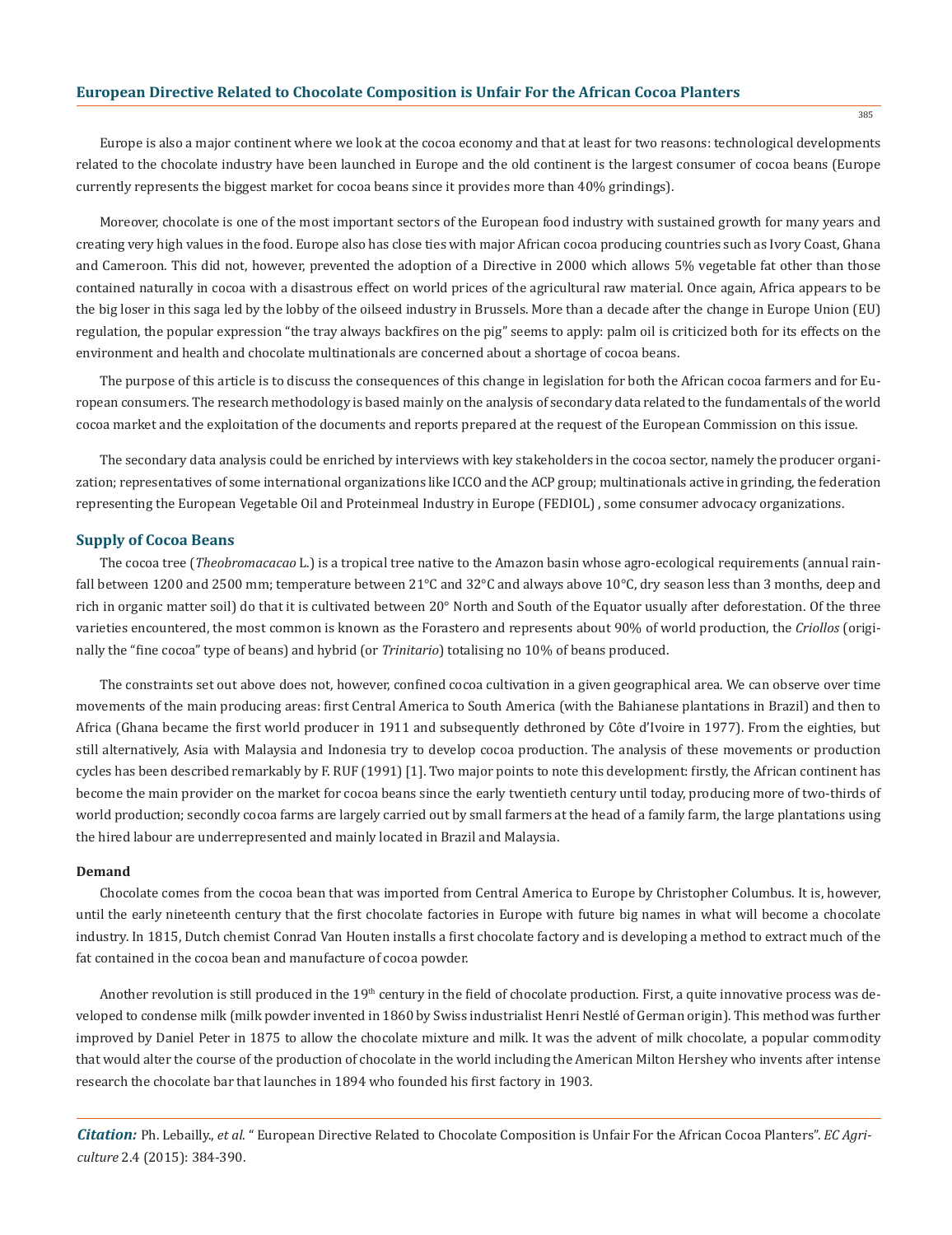During the 20<sup>th</sup> century, business creation continued and the Chocolate consumption has greatly democratized: chocolate was considered a luxury item and become a mass consumer product mainly appreciated in the Northern Hemisphere. If cocoa is largely produced in the South, its derivatives are mainly consumed in industrialized countries. For beans, the purchasers of these countries are mainly the chocolate processing industry and manufacturing.

In a context where the global economy is in crisis, the chocolate industry is known to be a safe bet that in the long term has very sustained growth rate of its turnover and that displays a value among most important in the food industry.

A handful of large multinationals now control processing and chocolate making. Thus, the figures presented below for cocoa purchases in Côte d'Ivoire, the world's exporting countries show that 12 exporters realize alone three quarters of cocoa purchases for the 2011-2012 campaign:

| <b>Exporters</b>       | <b>Headquater</b>       | <b>Cocoapurchases</b><br>$(2010-2011,$ thousand tons) |  |  |  |
|------------------------|-------------------------|-------------------------------------------------------|--|--|--|
| Cargill West Africa    | Cargill (USA)           | 184,0                                                 |  |  |  |
| <b>ADM Cocoa SIFCA</b> | ADM (USA)               | 141,6                                                 |  |  |  |
| Saco                   | Barry-Callebaut (Swiss) | 108,4                                                 |  |  |  |
| Outspan Ivoire         | OLAM (Singapore)        | 101,6                                                 |  |  |  |
| TNCI                   | Touton Négoce (France)  | 95,2                                                  |  |  |  |
| <b>SAF Cacao</b>       | Ali Lakiss (Lebanon)    | 86,0                                                  |  |  |  |
| Cargill Cocoa          | Cargill (USA)           | 75,3                                                  |  |  |  |
| CocafIvoire            | Noble (GB/Singapore)    | 74,2                                                  |  |  |  |
| Zamacom                | Estève (Brasil)         | 74,0                                                  |  |  |  |
| <b>Barry Callebaut</b> | Barry Callebaut (Swiss) | 63,2                                                  |  |  |  |
| Armajaronégoce         | Armajaro (GB)           | 58,8                                                  |  |  |  |
| Unicao                 | ADM (USA)               | 56,4                                                  |  |  |  |
| Sub-total              |                         | 1 1 1 8 .7                                            |  |  |  |
| Total purchases        |                         | 1449.3                                                |  |  |  |

## *Table 1:*

Source: Council of regulation, stabilization and development of the coffee-cococa industry, Republic of Côte d'Ivoire.

Traditionally, the figures for world grindings are used to represent the measure of aggregate demand since millers tend to grind the cocoa beans to satisfy the demand for chocolate products. At the same time, imbalances between supply and global demand will result in an increase or decrease in global stocks, which represent the fundamental data to analyze developments in world cocoa prices. We obtain the following balance sheet for the last ten years:

The increase in demand is sustained and continuous over the period considered with the exception of the 2008/2009 where the effects of the financial crisis occurred seem to have had an immediate impact on grindings. The preponderance of Europe which generates more than 40% of grindings is evident with the Netherlands and Germany, where the activity is concentrated. It is followed by the Americas with 22% and grindings in order of importance the United States and Brazil.

In Asia, Malaysia is the main country cocoa beans processing. Finally, Africa is the major player in the production level realizes that 18% grindings mainly in Côte d'Ivoire and Ghana.

*Citation:* Ph. Lebailly., *et al*. " European Directive Related to Chocolate Composition is Unfair For the African Cocoa Planters". *EC Agriculture* 2.4 (2015): 384-390.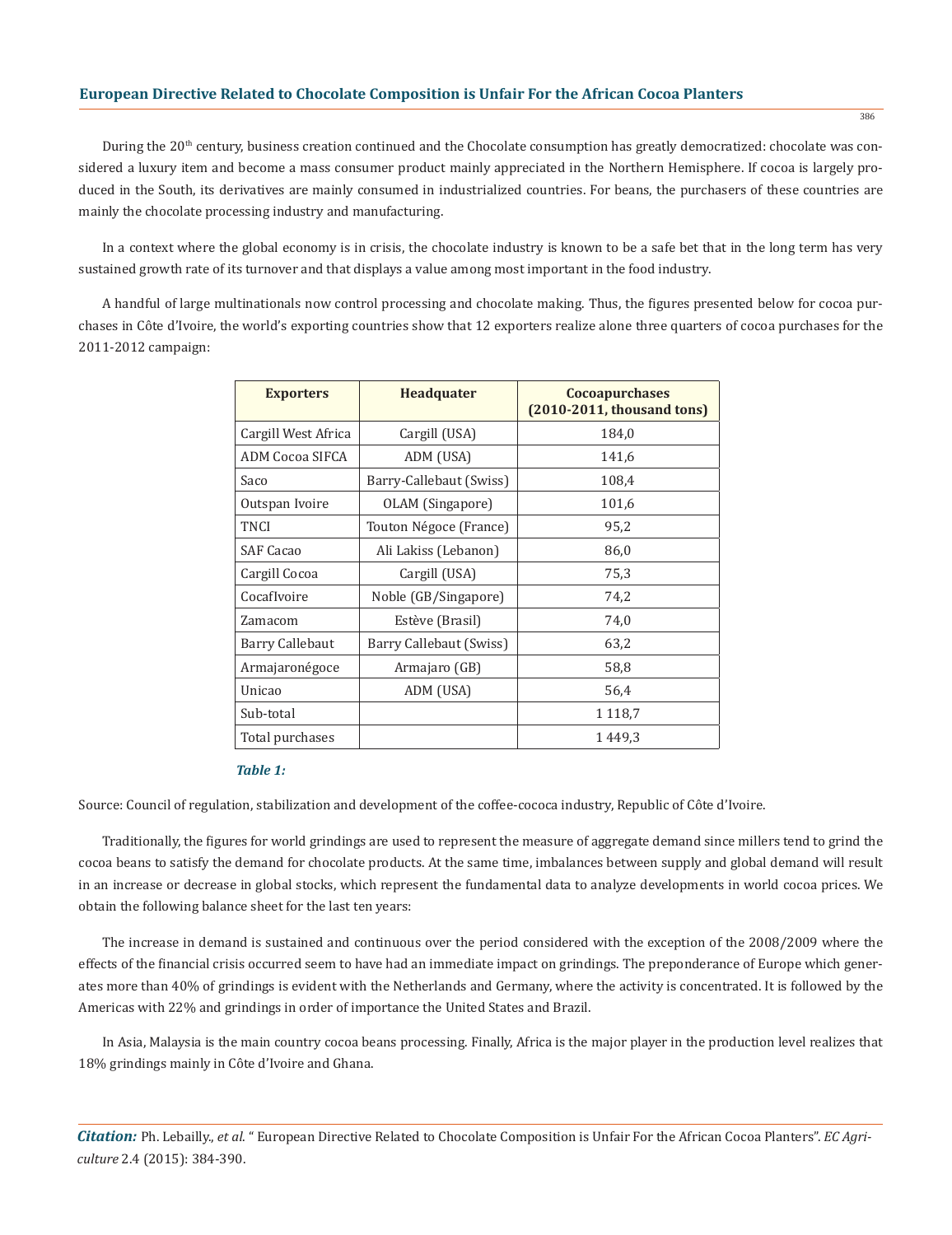| <b>Campaign (Oct-Sept)</b> | <b>Gross output</b> | <b>Grindings</b> | Surplus/deficit | <b>Stocks</b> | <b>Ratio Stocks/Grindings</b> |
|----------------------------|---------------------|------------------|-----------------|---------------|-------------------------------|
| 2005/06                    | 3808                | 3522             | $+248$          | 1892          | 53.7                          |
| 2006/07                    | 3430                | 3675             | $-279$          | 1613          | 43.9                          |
| 2007/08                    | 3737                | 3775             | $-75$           | 1538          | 40.7                          |
| 2008/09                    | 3592                | 3537             | $+19$           | 1557          | 44.0                          |
| 2009/10                    | 3634                | 3737             | $-139$          | 1418          | 37.9                          |
| 2010/11                    | 4309                | 3938             | $+328$          | 1746          | 44.3                          |
| 2011/12                    | 4095                | 3972             | $+82$           | 1828          | 46.0                          |
| 2012/13                    | 3945                | 4138             | $-232$          | 1596          | 38.6                          |
| 2013/14                    | 4355                | 4281             | $+30$           | 1626          | 38.0                          |
| 2014/15                    | 4232                | 4207             | $-17$           | 1609          | 38.2                          |

*Table 2: Source: ICCO Quarterly Bulletin of Cocoa Statistics.*

Among these firms in that market, the two multinationals of American origin Cargill and Archer Daniels Midland (ADM) are the first suppliers worldwide for cocoa and chocolate products. These two groups serve pastry industries, pastries, dairy products and other food sectors by offering a complete range of quality cocoa powders, cocoa liquor, cocoa butter and chocolate confectionery and other compositions.

### **International Market and Prices**

The international cocoa trade represents about 13 billion US \$ per year and the chocolate sector, which depends on it, is valued at around 105 billion US \$ per year [2]. Of the 50 cocoa producing countries in the world, four nations (Côte d'Ivoire, Ghana, Nigeria and Cameroon) are found in Africa and provide 70% of world production. For most of these African countries, cocoa contributes decisively to their socio-economic development.

The table below shows the change in price of cocoa from data compiled by the ICCO (indicator: ICCO Index, daily price of cocoa beans (\$/ton)):

| <b>Ouotation</b>            | 1970 | 1980 | 1990 | 2000 | 2007 | 2008 | 2009    | 2010    | 2011 | 2012    | 2013    |
|-----------------------------|------|------|------|------|------|------|---------|---------|------|---------|---------|
| <b>ICCO</b><br>(US\$/tonne) | 670  | 2098 | 193  | 990  | 2516 | 2599 | 3 2 4 6 | 3 1 0 9 | 2979 | $2391*$ | $2350*$ |

*Source: ICCO, Cyclope, FAO.*

*\* = Source: ICCO cited by French Development Agency.*

### *Table 3:*

From 1970 cocoa bean prices have risen sharply, which has encouraged the entry of new producers including countries in Asia (Malaysia and Indonesia). From 1980 to the mid-2000s, there has been a sharp decline in prices that remain globally to a floor level. During this period, global cocoa prices were maintained to the level of the 1970s. So, thanks to the African countries, we can produce a cheap cocoa in large quantities during this long period. African planters helped the democratization of chocolate consumption. In addition, the Ivorian crisis that began in 2002 has not caused a spike in cocoa prices. We can observe highest prices between 2008 and 2010. They returned to much lower levels in 2012 and 2013 mainly due to contracted demand following to the global crisis.

#### **European Directive Relating To the Composition of Chocolate**

Directive 73/241 of 24th July 1973 was adopted as part of the Community food law to establish common rules for the composition, manufacturing specifications, packaging and labelling of cocoa and chocolate products. When discussing the Directive, the possibility of

*Citation:* Ph. Lebailly., *et al*. " European Directive Related to Chocolate Composition is Unfair For the African Cocoa Planters". *EC Agriculture* 2.4 (2015): 384-390.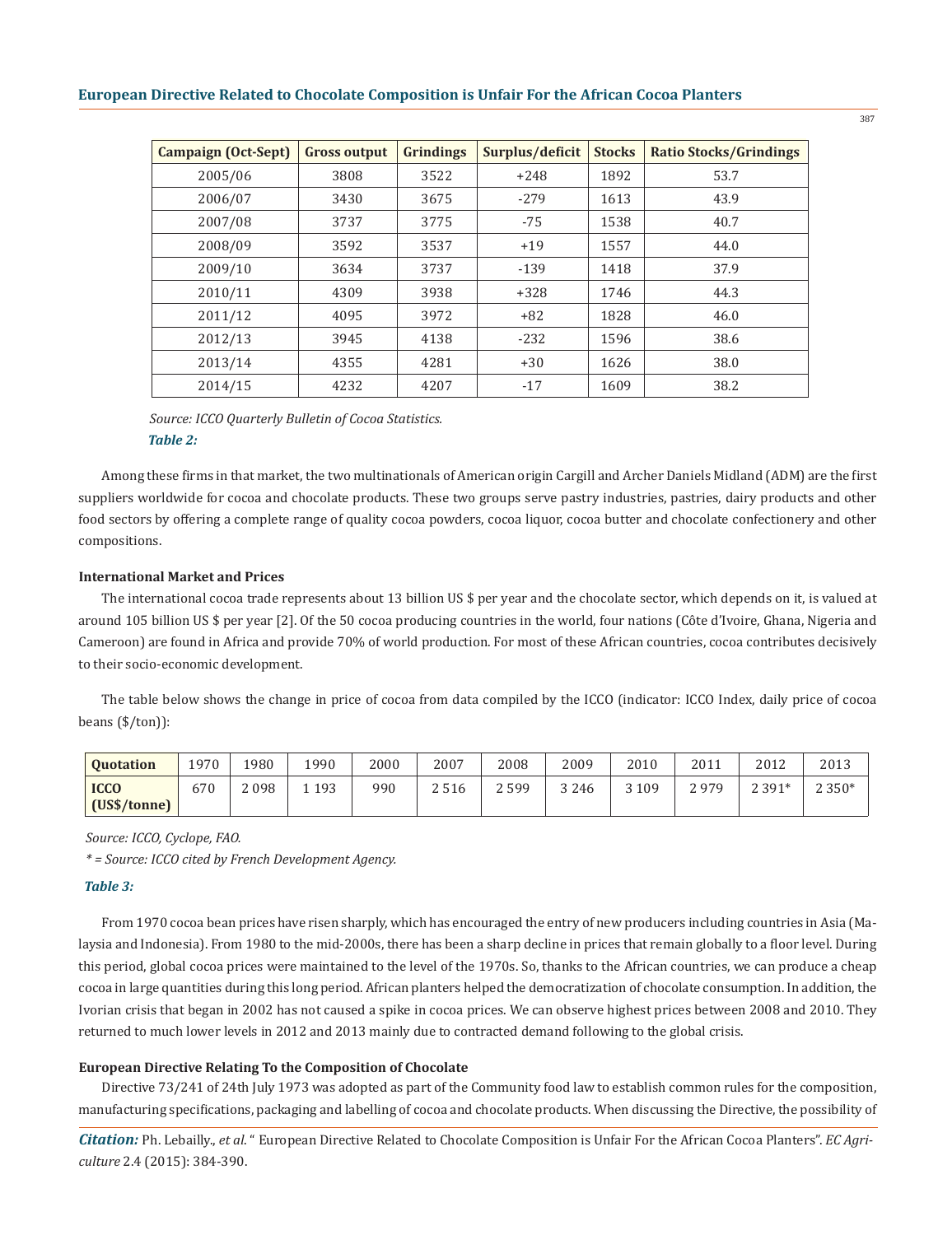an addition of vegetable fats (CBEs) other than those contained naturally in cocoa could not be the subject of an agreement between the nine states which then made up the Community European. For the founding countries of Europe (Germany, France, Italy and Benelux), cocoa butter present in cocoa is the only plant material allowed. For others (Denmark, United Kingdom and Ireland), the 'chocolate' could contain other vegetable fats. Failing agreement, the 1973 Directive left remaining national standards on this issue.

With the arrival of new States, the balance of power has changed: seven out of 15 countries of EU use vegetable fats (in addition to the previous three Portugal, Austria, Sweden and Finland) and negotiations for a review of the 1973 Directive were relaunched in 1996.

The main argument for harmonization of laws referred to the free movement of goods with the EU single Market, arguing that maintaining different standards created trade barriers, partitioning the chocolate market in the European Union. The question that remained was asked to authorize or not the CBEs. Advocacy for the respect for tradition and quality and interests of cocoa farmers have failed to convince. The new EU rules chocolate is the obvious delight of some multinational companies where its adoption was a victory.

Since 23 June 2000, Directive 2000/36 repeals Directive of 1973 and allows the use of other vegetable fats (CBEs) cheaper than cocoa butter to chocolate making in limit of 5% of the total weight of the finished product. Are considered CBEs: *illipe*, palm oil, sal, shea butter and *gurgikogum* and mango kernels.

To adopt this Directive, the lobbies of food companies conducted by Fediol. (1996) [3] to the Commission highlighted the interest of the authorization of 5% for some Sahelian countries such as Burkina Faso and Mali to the development of the shea butter industry, the main substitute for cocoa butter. But to most experts, this possibility was unlikely [4] and in fact, it is palm oil, which is the substitute.

On a geopolitical level, it has witnessed a double cleavage during the discussion for the adoption of this Directive: between "Old Europe" and the new Member States at the Commission and between forest African countries (Côte d'Ivoire, Ghana and Cameroon) and Sahel (Burkina Faso and Mali) at the African Caribbean Pacific (ACP) group.

More of ten years after having authorized the incorporation of palm oil in chocolate, the European consumer discovers the evils of it on health and the environment! A sad commentary and especially since the adoption of the Directive has deprived the African planters (supply of cocoa beans is 70% of African origin) of a much-needed income to fight against poverty rural area.

Chocolate defenders of the "100% cocoa" got a little compensation with the rules relating to consumer information and labelling which provides that the sales names "chocolate", "milk chocolate" and "couverture chocolate" may be supplemented, in some cases, descriptions relating to the criteria of product quality (higher levels of cocoa and milk). Furthermore, the presence of vegetable fats other must be mentioned so as to attract attention and to be clearly legible.

Finally, the Directive provided for a study after five years to measure the impact of 5% on the countries producing cocoa and vegetable fats. In view of the findings of this study, the possibility of revising the list of original products for CBEs remained open.

This assessment has been entrusted by the European Commission to LMC International. (2006) [5]. Overall, the study conducted finds that after a detailed analysis of price data and international trade that the Directive has had a very low impact on the world cocoa economy. The presentation of results stubbornly present palm oil as a minor substitute and the impact on prices seems minimized since the reference situation is not that of a rejection of an incorporation of CBEs in chocolate but that of a status quo in terms of European legislation. According to the forecasting model used by LMC, the price decrease is less than USD 5 per ton. It is surprising this shortcut: two studies conducted respectively by ICCO [6] and the University of Amsterdam [7] respectively felt the decrease in demand for beans cocoa to 135 000 tons and 118 000 tons or, at that time, corresponds to the Cameroon production (the fifth main exporter).

#### **Directive 2000/36 and Geopolitics**

The evidence presented above relating to the world cocoa economy helped somehow set the scene. A question remains: is the cocoa bean geopolitical object? It seems obvious that the players of games involving the states and especially the European Commission and

*Citation:* Ph. Lebailly., *et al*. " European Directive Related to Chocolate Composition is Unfair For the African Cocoa Planters". *EC Agriculture* 2.4 (2015): 384-390.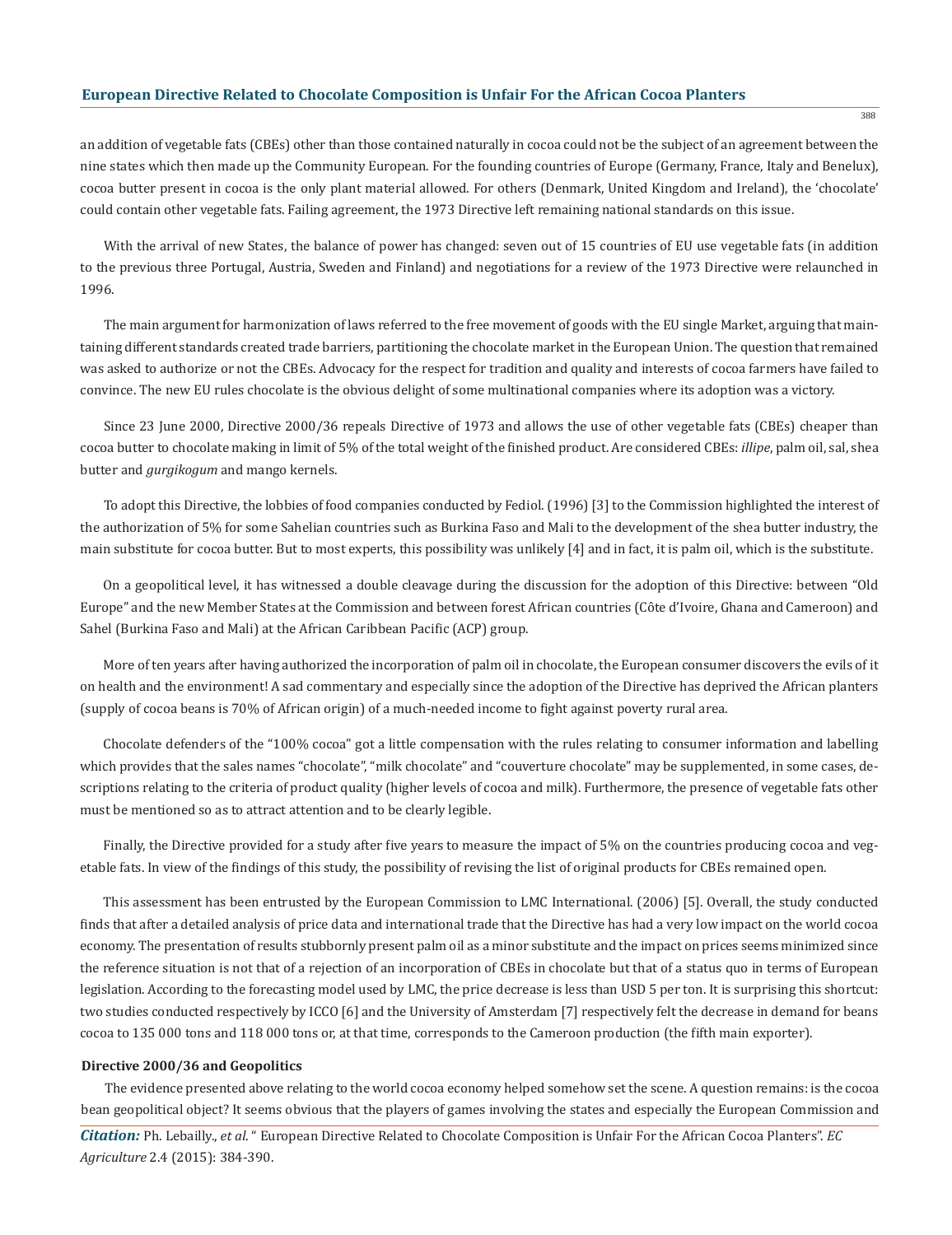certain multinational companies have been instrumental in the directions taken during recent years. African farmers' organizations and NGOs of civil society in Europe have been unable to influence a particularly unfair decision for cocoa farmers in West Africa and for the European consumer.

As widely noted by different authors, the economies of most African countries are heavily dependent on export of some agricultural commodities revenues. Thus in the case that concerns us and 2002 (implementation of Directive 2000/36 has been effective in the 15 EU countries in 2003), cocoa accounted for 44% of the value of total exports for Côte d'Ivoire, 34% for Ghana and 10% for Cameroon. Reduce the demand for more than 100000 tonnes had a doubly disastrous for the economies of these countries: firstly, as markets anticipated the decision, prices remained subdued and secondly it redirects a portion of the demand related to the vegetable fats to the Sahelian countries with shea butter but more likely to Asia which focuses supply of palm oil.

This logic seems particularly cynical when you consider that in the chocolate value chain and according to ICCO, the share returns to producers is only 6%. Under these conditions, a higher price for chocolate industries would have a limited impact on the increase in production costs with minimal reduction on margins of chocolate manufacturers. It would probably be a price to pay to assure a stabilized supply of chocolate cocoa beans from sustainable production systems that enable West African planters to be properly compensated.

This solution can be described as "idealistic" however was never really imagined. It prefers ad hoc responses organized around certification "fair" as F RUF. (2012) [8] which emphasizes masks the reality rather than confront it. At the same time, there is awareness campaigns industrial sector as the one initiated by the end of 2013 the global leader in cocoa products and chocolate manufacturer, Barry Callebaut: "Chocolate consumption is increasing, especially in emerging countries. If growth continues at this rate, there will be a shortage of cocoa in a few years".

Another important element revealed by the adoption of the Directive is linked to the growing influence of the agribusiness multinationals as they are concerned with primary processing (grinding of beans) or secondary (chocolate production ). Thus, Cargill and ADM did not make the weight to the interests of Unilever, Nestlé and Barry Callebaut.

For consumers, the adoption of the Directive falls by us in the loss of identity of a product. By allowing the incorporation of vegetable fats other than cocoa butter in chocolate, we open the door to manipulation that might create doubt in the consumer. The recent example of the discovery of the ingredients of the chocolate spread "Nutella"of Italian group Ferrero is exemplary in this regard. The idea of a tax by France of palm oil has raised awareness to millions of consumers about the composition of what we dared call "chocolate spread". The reaction of the industry does not have to wait: he pledged to stop buying that RSPO certified palm oil (Roundtable for a sustainable Palm Oil).

#### **Conclusions**

Agriculture and geopolitics are linked. This is not new but with globalization and the increased internationalization of trade, the phenomenon involves more subtle interest that still fall within the current financial visions of multinational corporations that bring in competition to the peasantry able to have an agricultural raw material at low prices in large quantities. The logic is not wrong in itself. However, she calls when relies on states that do not hesitate to change the rules without regard for the induced effects of changes adopted on the incomes of farmers they are supposed to be protected.

Chocolate is no exception to this principle when he represents the food sector where growth prospects were and are supported with a strong wealth creation downstream production and comfortable margins for manufacturers. Today, the situation seems to have changed and the repeated campaigns against palm oil reveal an awareness of European citizens on manipulations by some major groups of food at the expense of the environment and health. Now, is it not appropriate to propose a new evaluation by the European Parliament on the impact of Directive 2000/36? The recommended solution is it does not remove palm oil from six CBEs products? [9], [10], [11], [12], [13], [14].

*Citation:* Ph. Lebailly., *et al*. " European Directive Related to Chocolate Composition is Unfair For the African Cocoa Planters". *EC Agriculture* 2.4 (2015): 384-390.